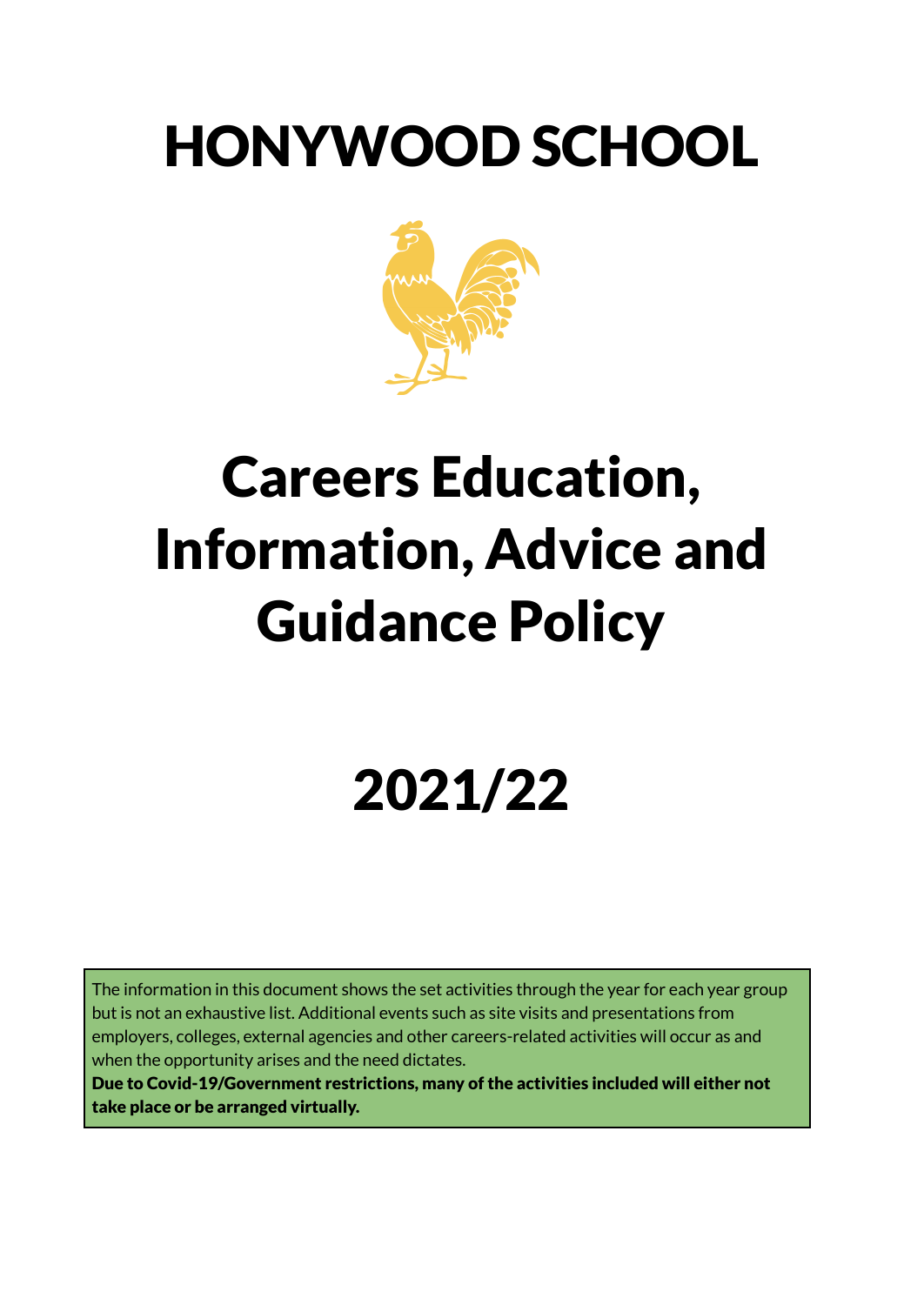# **CONTENTS**

- 1. KEY ROLES AND RESPONSIBILITIES
- 2. STATUTORY DUTIES
- 3. PROVISION
- 4. METHODS
- 5. CURRICULUM
- 6. TARGETED SUPPORT
- 7. AUDITING
- 8. INFORMATION SHARING
- 9. PREMISES AND FACILITIES
- 10. MONITORING AND REVIEW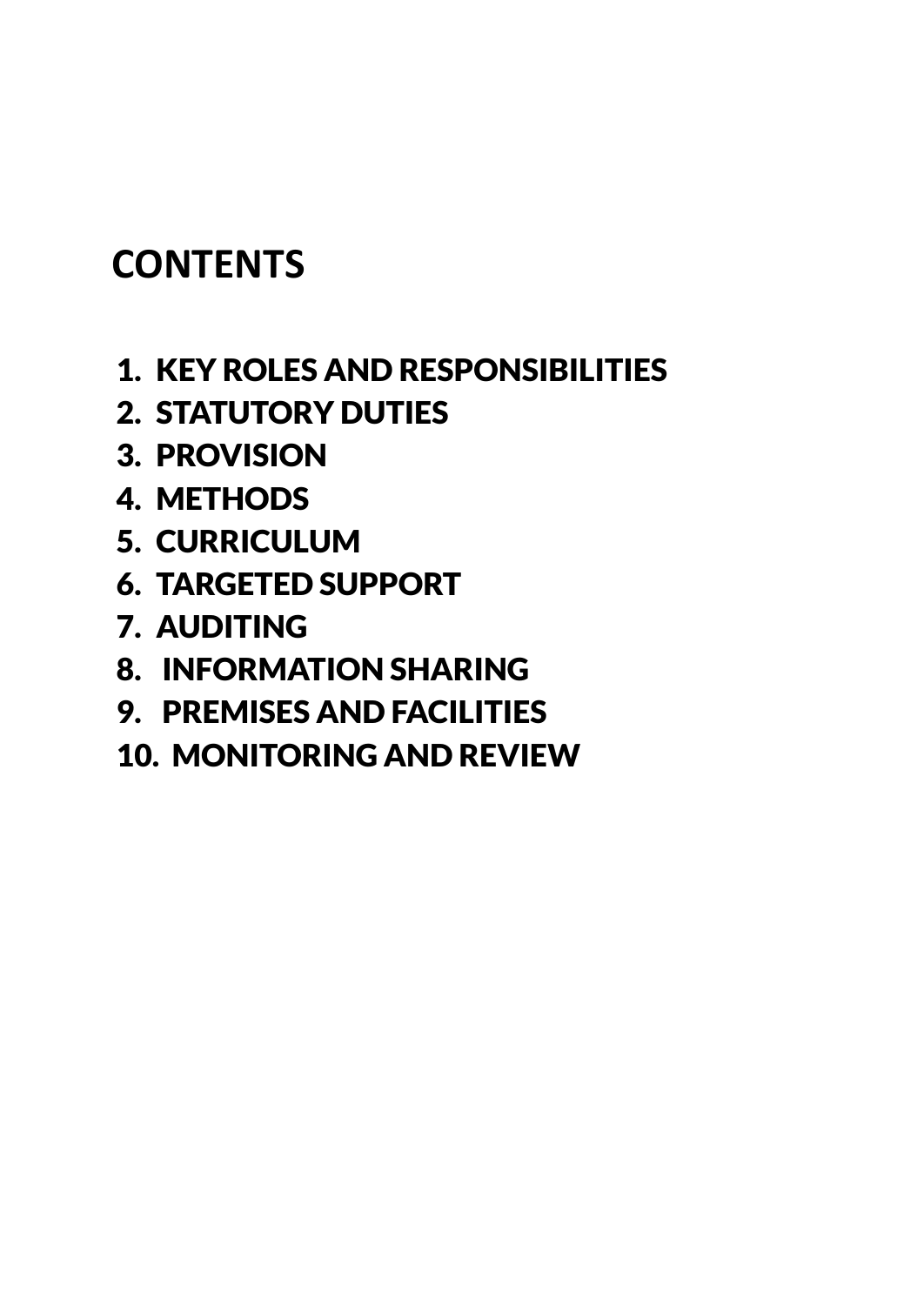### **STATEMENT OF INTENT**

This policy is underpinned by Sections 42A1, 42B and 45A of the Education Act 1997 , Section 72 of the Education and Skills Act , and has regard to the DfE's statutory guidance and Careers Strategy (December 2017), '**Careers guidance and access for education and training providers',** Statutory guidance for governing bodies, school leaders and school staff. (January 2018 updated October 2018)

#### **The main aims of careers provision at Honywood are to:**

- prepare learners for life post-16;
- develop a positive attitude towards study and work;
- develop confidence and resilience to cope with change;
- provide learners with careers information, advice and guidance suitable for their personal needs;
- develop learners' understanding of different career paths so that they can make informed choices;
- inspire learners so that they can be proactive in taking charge of their futures;
- provide access to information on the full range of post-16 education and training opportunities;
- support learners when they have left school;
- offer targeted support for vulnerable and disadvantaged young people.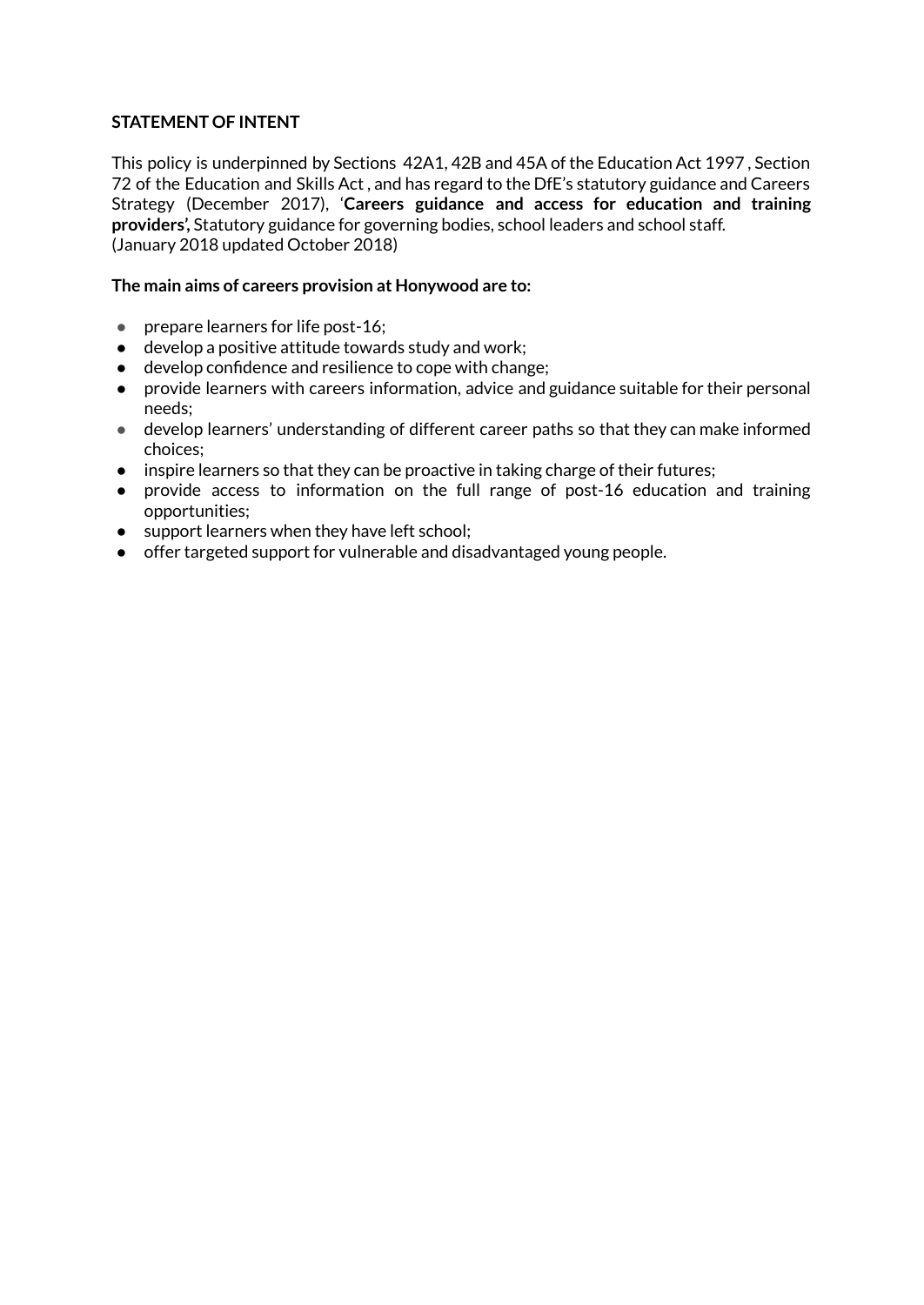### **1. KEY ROLES AND RESPONSIBILITIES**

- 1.1. The governing body has overall responsibility for the implementation of the Careers Policy at the school.
- 1.2. The governing body has overall responsibility for ensuring that the Careers Policy, as written, does not discriminate on any grounds, including but not limited to: ethnicity/national origin, culture, religion, gender, disability or sexual orientation.
- 1.3. The governing body has responsibility for handling complaints regarding this policy as outlined in the school's Complaints Policy.
- 1.4. The careers curriculum is managed by the Careers Leader.
- 1.5. The Careers Leader (supported by the CEIAG Officer) is a member of the Senior Leadership Team and is responsible for the day-to-day implementation and management of the Careers Policy at Honywood; and to deliver the careers programme across all eight Gatsby Benchmarks in accordance with the statutory guidelines as released in January 2018 updated October 2018.
- 1.6. Careers advice provided is impartial and as members of CDI register for Careers Professionals, the advisers follow the Code of Ethics for Careers Advisers
- 1.7. The Careers Leader is: Mrs Joanne Hickford, Assistant Headteacher, Tel: 01376 561231, email: jhickford@honywoodschool.com
- 1.8. The CEIAG Officer: Mr Matthew Ramsay, Tel: 01376 564740, email: mramsay@honywoodschool.com

# **2. STATUTORY DUTIES**

2.1. Section 42A of the Education Act 1997 requires the governing body to ensure that all registered learners at the school are provided with independent careers guidance from year 8.

2.2. The governing body will ensure that the independent careers guidance provided:

- $\bullet$  is by a sufficiently qualified individual. They should have a qualification at Level 6/7 in career guidance and development and ideally on the UK Register of Career Development Professionals, accessible through the CDI website;
- is presented in an impartial manner, showing no bias or favouritism towards a particular institution, education or work option;
- includes information on the range of education or training options, including apprenticeships and technical education routes;
- considers the best interests of the learners to whom it is given.

A summary of the careers programme, the policy and details of how parents, teachers and employers may access information about the careers programme will be included on the school website.

Details of how the school measures and assesses the impact of the careers programme on learners will be made available and will be published, on an annual basis. This will include details of destination data for the school.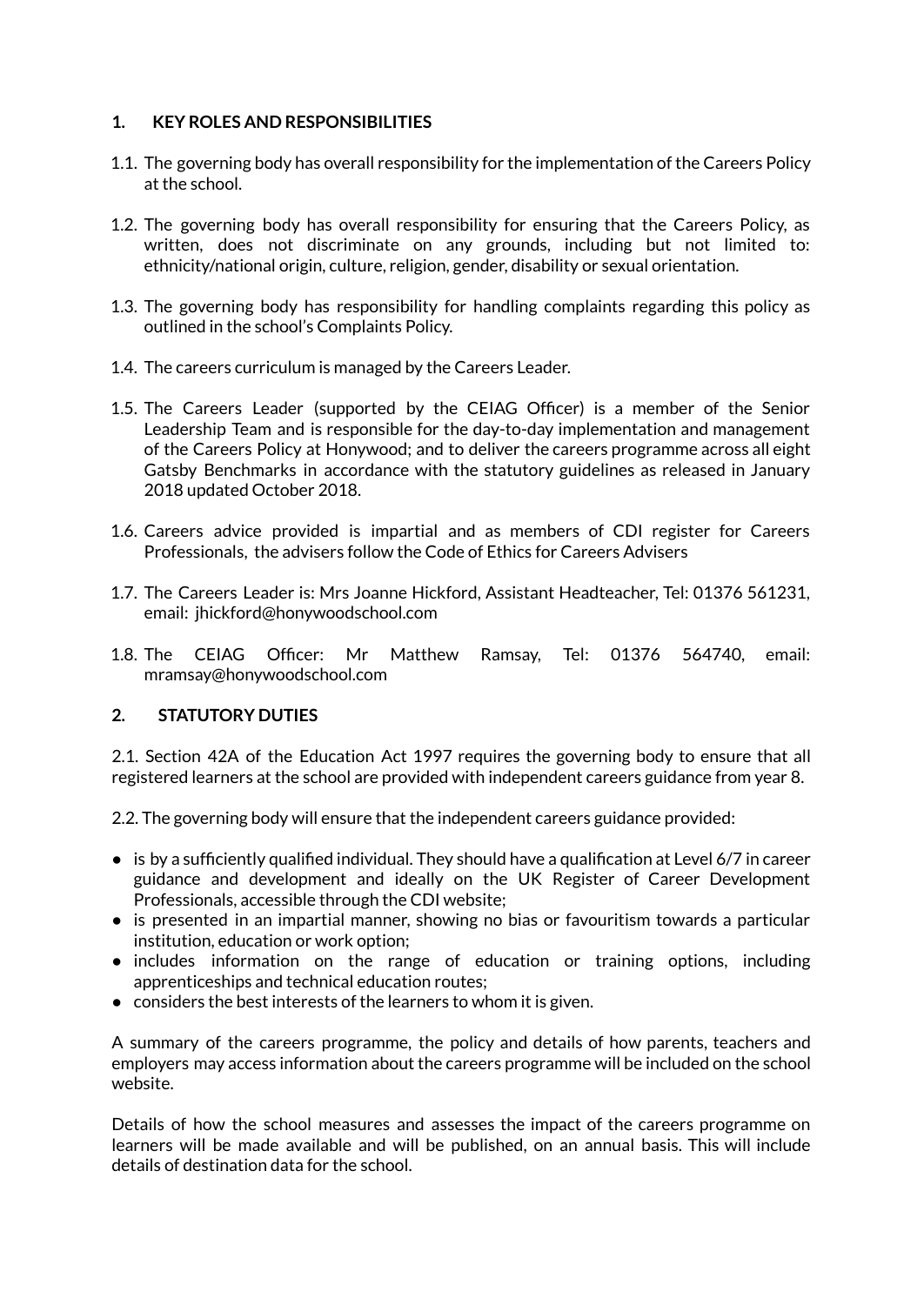### 2.3 **Provider Access Policy**

The Technical and Further Education Act 2017 inserts section 42B into the Education Act 1997 and came into force on 2 January 2018.

Therefore, Honywood will ensure that there are opportunities for a range of education and training providers to access all learners in Year 8 to Year 11 for the purpose of informing them about approved technical education qualifications or apprenticeships, as follows:

All learners in Years 8-11 are entitled:

- to find out about technical education qualifications and apprenticeships opportunities, as part of a careers programme which provides information on the full range of education and training options available at each transition point;
- to hear from a range of local providers about the opportunities they offer, including technical education and apprenticeships through options events, assemblies and group discussions and taster events;
- to understand how to make applications for the full range of academic and technical courses.

A provider wishing to request access should contact:

Honywood School: Mr Matthew Ramsay, CEIAG Officer Telephone: 01376 561231 email: mramsay@honywoodschool.com

#### **Opportunities for access**

A number of events, integrated into the school careers programme, will offer providers an opportunity to come into school to speak to learners and/or their parents/carers. See school careers programme on school website.

#### 2.4. **The school will ensure thatthe careers advice provided**:

- $\bullet$  is presented impartially;
- is given in the best interest of the individual learner receiving the guidance, taking into account their personal aspirations and needs;
- consists of a wide range of information on the availability of further education and training options, including apprenticeships and vocational pathways.

2.5. The school will ensure that all registered learners are provided with independent careers advice and guidance opportunities from Year 7 to Year 11.

2.6. The school's careers strategy is shaped by the needs of individual learners, and, therefore, developing a strong dialogue with learners is at the heart of the policy.

2.7. The School will use the **Gatsby Benchmarks** to develop and continually improve on our careers Provision and the COMPASS (COMPASS+) tool will be used to identify and report on areas of success and to inform areas for development of the careers programme in each school.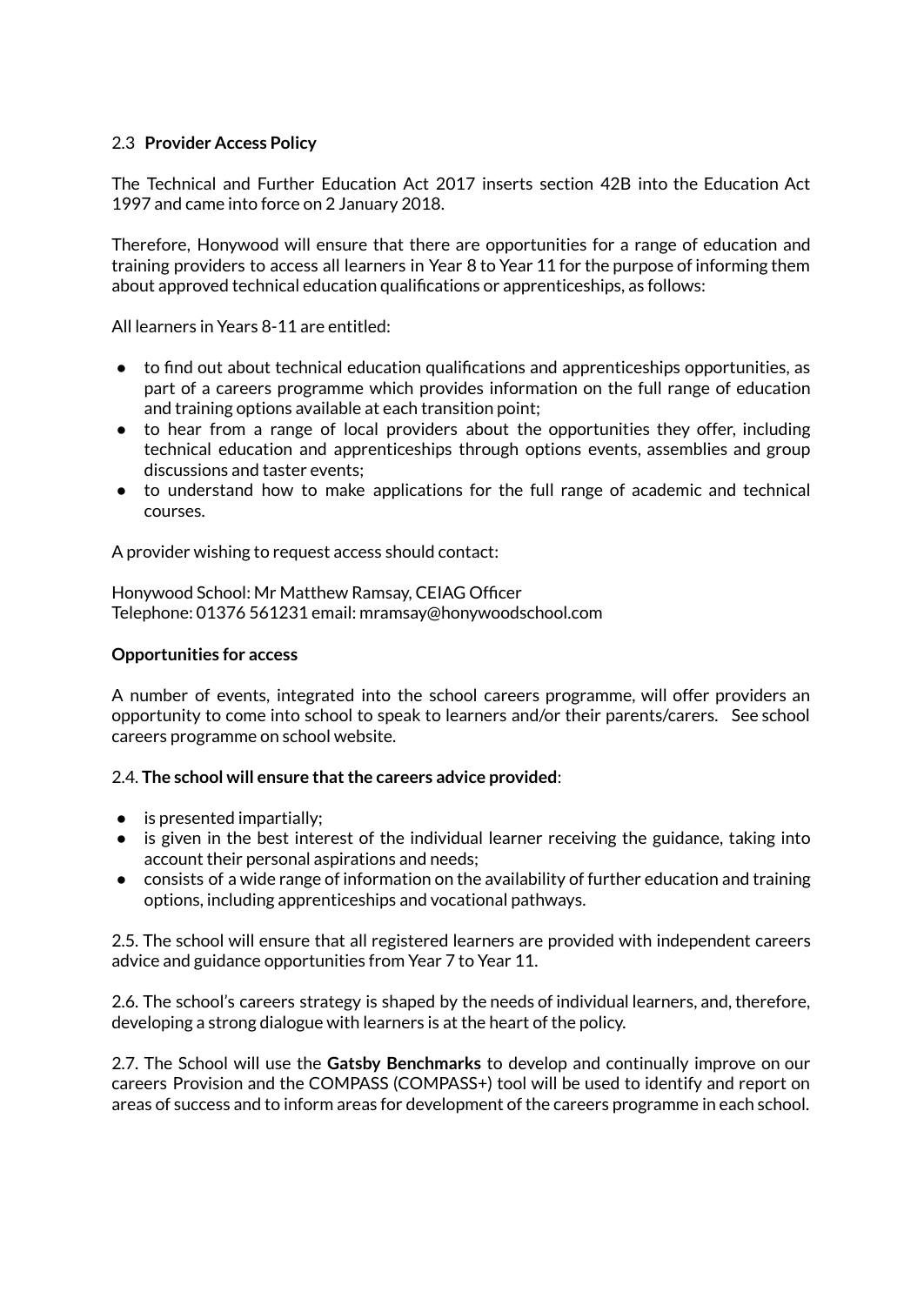# **Gatsby Benchmarks:**

# **(1) A Stable Careers Programme**

Every school and college should have an embedded programme of career education and guidance that is known and understood by learners, parents, teachers, governors and employers.

# **(2) Learning from career and labour marketinformation**

Every learner, and their parents, should have access to good quality information about future study options and labour market opportunities.

# **(3) Addressing the needs of each learner**

Opportunities for advice and support need to be tailored to the needs of each learner. A school's careers programme should embed equality and diversity considerations throughout.

### **(4) Linking curriculum learning to careers**

All teachers should link curriculum learning with careers. STEM subject teachers should highlight the relevance of STEM subjects for a wide range of future career paths.

### **(5) Encounters with employers and employees**

Every learner should have multiple opportunities to learn from employers about work, employment and the skills that are valued in the workplace.

### **(6) Experience of workplaces**

Every learner should have first-hand experiences of the workplace through work visits, work shadowing and/or work experience.

# **(7) Encounters with Further and Higher Education**

All learners should understand the full range of learning opportunities that are available to them. This includes both academic and vocational routes and learning in schools, colleges, universities and in the workplace.

#### **(8) Personal guidance**

Every learner should have opportunities for guidance interviews with a careers adviser, who could be internal (a member of school staff) or external, provided they are trained to an appropriate level**.**

2.8. The school will make it clear to learners that they will be required to continue studying GCSE English and maths post-16 if they do not achieve a grade 4 or better at GCSE in these subjects.

2.9. The school will make it clear to learners that although they must remain in education or training beyond the age of 16, they are not required to stay in school. As such the school will provide opportunities for learners to learn about their options so that they may make informed choices with regard to their post-16 destinations.

2.10. The school will also ensure that learners understand the wide variety of opportunities available in the job market, including the fact that many careers require a good knowledge of the science, technology, engineering and maths (STEM) subjects.

# **STEM Lead for Honywood School = Mr J Williams, Assistant Associate Headteache**r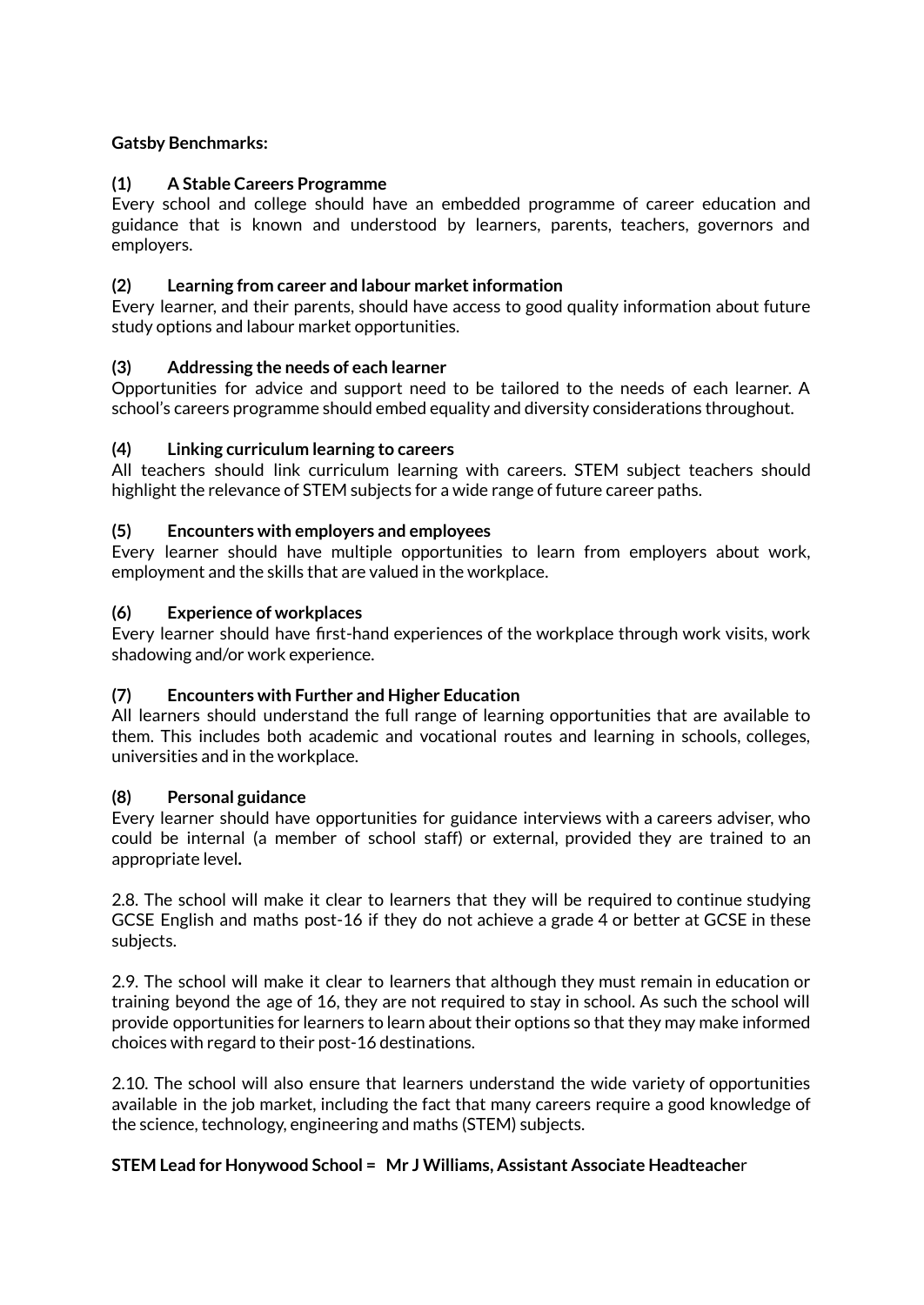2.11. The school will ensure that the opportunities created by studying STEM subjects are particularly emphasised for female pupils, who are statistically much more likely to limit their careers by dropping STEM subjects at an early age.

2.12. The school will ensure that both high attaining learners and those with special educational needs and disabilities (SEND) are supported to make an informed choice about whether to aim for university or an equally high calibre apprenticeship.

2.13. The schools will work with NCOP (National Collaborative Outreach Programme) MAKE HAPPEN. The programme is dedicated to inspire young people, raise their aspirations and promote interest in HE as a route to achieving their ambitions.

2.14. Learners will be made aware of extra-curricular opportunities, such as the National Citizenship Service, that will help them achieve their career aspirations.

### **2. PROVISION**

- 3.1. In line with and in addition to the school's statutory duties, the school provides a range of careers activities, for example:
- Post-16 Evenings with The Sixth Form College Colchester and Colchester Institute (Year 11)
- Futures Evening for parents with The Sixth Form College Colchester and Colchester Institute (Year 10)
- Colchester Sixth Form/Colchester Institute Assemblies (Year 10)
- Pathways afternoon with alumni and students from The Sixth Form College Colchester (Years 9 and 10)
- Ambassador training: applications/interviews/presentations (Year 10)
- Colchester Careers Fair (trip for Year 11 and open to all in the evening)
- H.E. talk from Cambridge (Years 9 to 11)
- High Achievers University Visits (Years 10 and 11)
- The Brilliant Club (HE)
- Essex University Arts Support (Year 11)
- Enrichment Activities e.g. Ambitions for the Future (Year 8) and Aspirations Week (Year 9)
- 1-2 weeks work experience (Year 10)
- Shadow work experience day (Year 9)
- Financial Education from Barclays, Lloyds (Years 9 and 10)
- Enterprise Education St Helena Hospice £20 challenge, Los Santos Business Business Venture, The Castle Estate Challenge, Cereal Design Challenge
- Finance Sector Taster Day (Year 10)
- NHS Careers Day (Year 10)
- Digital Media Day (Year 10)
- Essex Apprenticeship Hub/Workshop (Years 10 and 11)
- QA Apprenticeships Assemblies (Years 10 and 11)
- AIM Apprenticeships Assemblies/Workshop (Years 10 and 11)
- Careers Curriculum delivered during PSHE time (Years 7 to 11) e.g. Careers research
- Cambridge University Forces Challenge/Mars Rover Mission/Physics Exhibition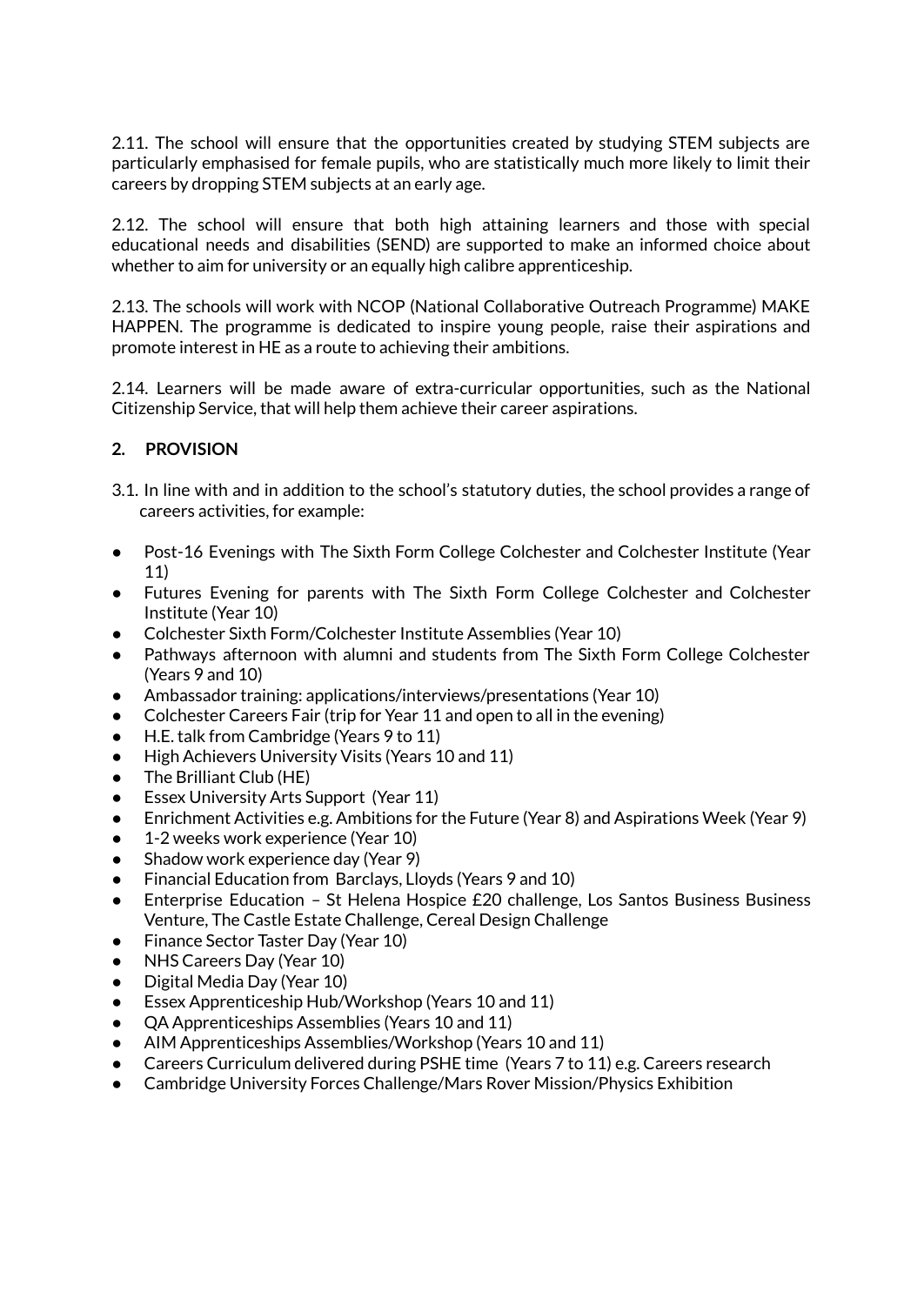(STEM Years 7 to 10)

- Essex University Digital makers Day (STEM Year 11)
- Big Bang Science (STEM Year 9)
- Medical Mavericks (STEM Year 9)
- Careers Day (STEM Years 7 to 9)
- Employability and Skills Board opportunities (STEM all years)
- NCOP opportunities
- Mock Magistrates (Years 8 to 10)
- Duke of Edinburgh Programme (Years 9 to 11)
- KUDOS 'Career planning tool' (all years)

3.2. The school has strong links to local employers who provide work experience which involves mentoring; employers provide feedback for each individual learner.

3.3. We have links to the following local colleges and universities:

- Cambridge University
- University of Essex
- University Of East Anglia
- Anglia Ruskin University
- The Sixth form college, Colchester
- **Braintree Sixth Form**
- Colchester Institute and University Campus
- Chelmsford College
- Witham Sixth Forms
- Writtle College and University
- Colchester Royal Grammar School
- Colchester County High School for Girls
- Easton & Otley College & University

# **4. METHODS**

- 4.1. Honywood will use the following methods to deliver a strong, well-rounded careers provision:
- Providing a range of opportunities that enhance the curriculum.
- Promoting awareness of the world of work (including up-to-date Labour Market Information).
- Promoting a range of opportunities and provisions which assist in raising aspirations and achievement, including those that are often portrayed as primarily for one or other of the sexes, e.g. encouraging girls to pursue STEM-related careers.
- Promoting awareness and understanding of work, industry, the economy and community.
- Relating skills, attitudes and knowledge learned in school to the wider world.
- Developing learners' personal and social skills to relate to the world of work.
- Providing informed and impartial guidance via Careers professionals and within individual Learning Reviews.
- Enabling learners to make considered decisions with regard to future choices.
- Liaison and joint planning with Secondary schools as a member of the Braintree CEIAG Cluster Group.
- Preparing learners for the transition to further education (FE) or employment with training.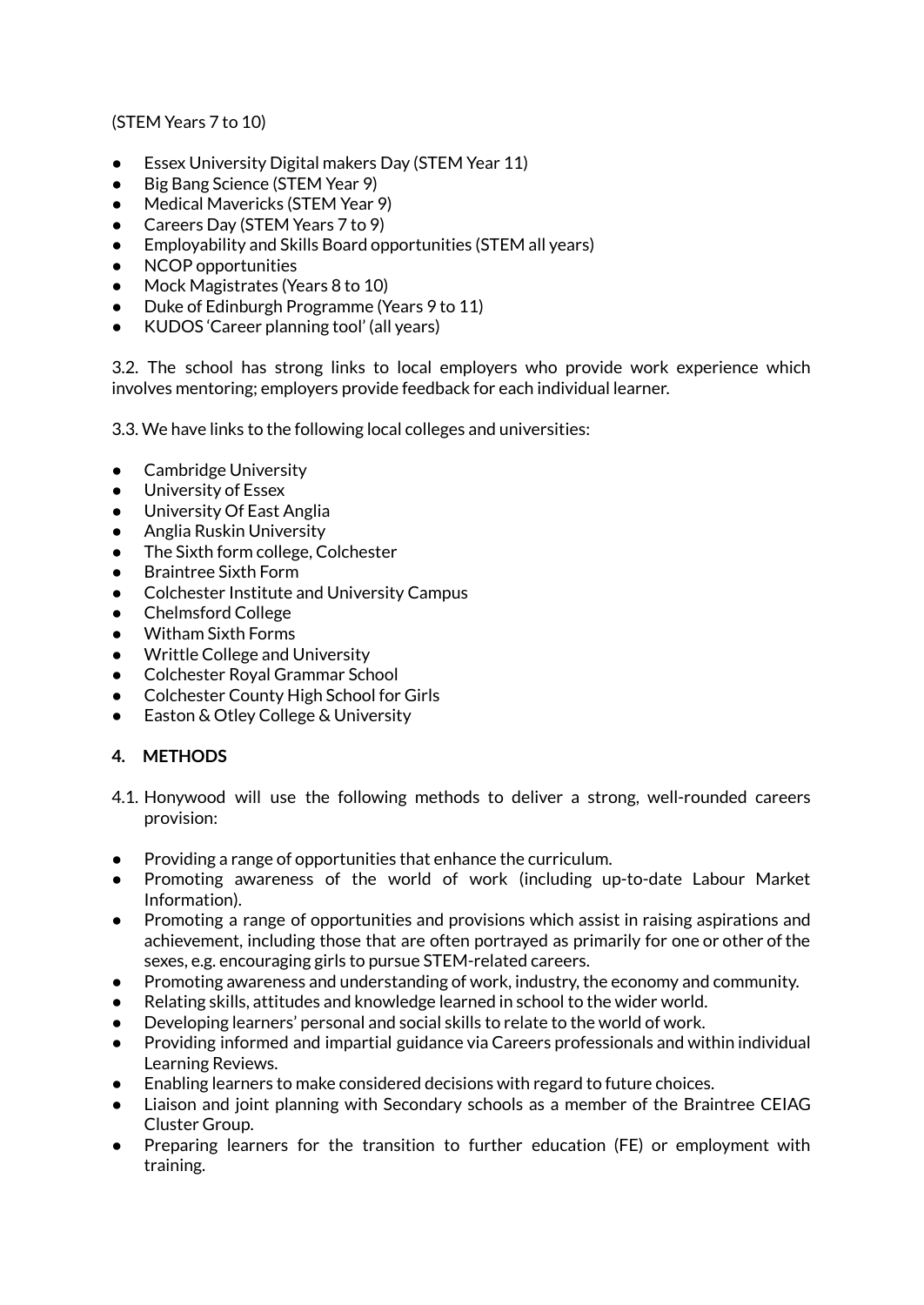- Helping learners with basic career management such as CV writing, CV building, job searches and job interviews.
- Visiting open days at further and higher education institutes.
- Providing access to online creative resources and labour market intelligence (KUDOS/LMI for all).
- 4.2. The school will deliver a careers curriculum at each key stage.
- 4.3. The school will provide cross-curricular links to careers in other subjects.

4.4. Schemes of work will recognise the importance of and embed careers within them.

### **5. CURRICULUM**

All teachers should link curriculum learning to careers from Year 7-11 and by the age of 14, every learner should have had the opportunity to learn how the different STEM subjects help people to gain entry to, and be more effective workers within, a wide range of careers. To assist this, all teachers have access to (CPD and lesson plans) from 'Success at Schools', 'PiXL' and a variety of other resources. Faculties also display posters as a visual link. In addition there are specific books linking curriculum to career path in the Careers Section in FS20.

# **6. TARGETED SUPPORT**

- The school will work closely with the LA to identify learners who are in need of targeted support, or who are at risk of not participating in post-16 education/training.
- In collaboration with the LA, the school will establish ways of referring identified learners for intensive support from a range of education and training support services available locally.
- The school will ensure that learners are aware of the 16-19 Bursary Fund, which has been devised to support those individuals facing financial hardship. Learners will be advised of how to access this funding and who they should speak to in order to find out more information.
- The school will work closely with the LA and local post-16 education and training providers to support post-16 participation costs, such as care leavers or those entitled to free school meals (FSM).
- The school supports the vision that all learners with SEND are capable of paid employment, with the right preparation and support.
- The school will ensure that they support learners with SEND in developing the skills, qualifications and experience needed to pursue their careers.
- Independent and partial advice provided to learners with SEND will include all the education, training and employment opportunities available to them.
- The school will provide advice on study programmes that will support a learner with SEND in their transition into paid employment – this includes support internships for learners with education, health and care (EHC) plans, traineeships and apprenticeships.
- For learners with EHC plans, the school will ensure that these plans, from Year 9 at the latest, include a focus on preparing for adulthood, including employment, independent living and participation in society.

# **7. AUDITING**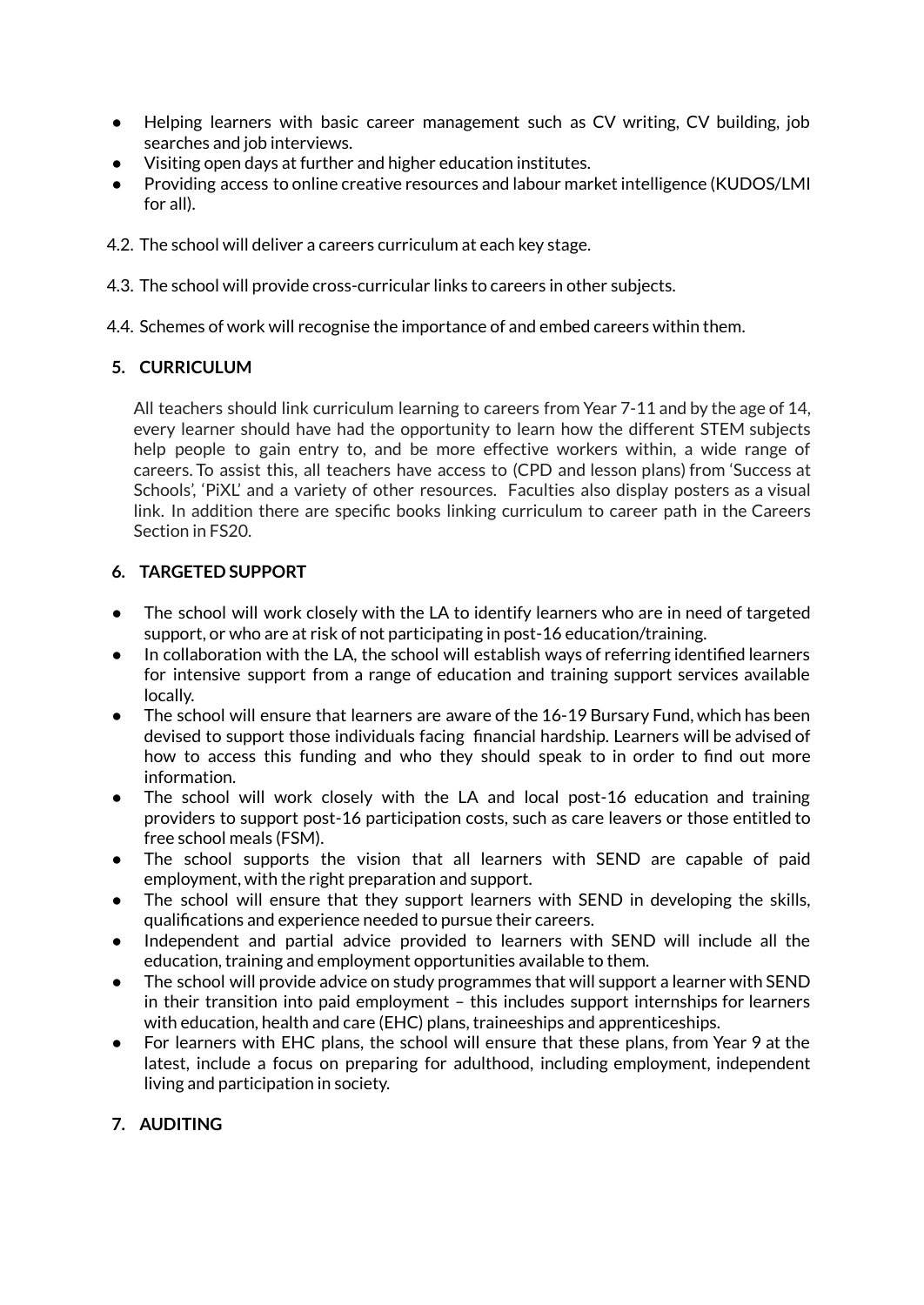- 7.1. The Careers Leader will liaise with heads of departments on an annual basis, in order to evaluate and audit the quality of the school's careers provision.
- 7.2. The school will take account of feedback from learners, parents/carers and link employers engaged in our careers activities, as well as data from the DfE's destination data, as part of this evaluation.
- 7.3. The school will use the outcomes of our audit to identify areas for improvement.
- 7.4. The school will complete an annual assessment on Compass+.

#### **8. INFORMATION SHARING**

The school will provide the LA support services with relevant careers-related information about all of our learners, including:

- learners' names, addresses and dates of birth;
- other information that the LA requires in order to support the young person to participate in education or training and to track their progress, including information to help identify those at risk of not being in education, employment or training post-16.

The school will notify the LA whenever a 16- 17 year-old leaves our school before they have completed their education or training programme, as per our local arrangements.

#### **9. PREMISES AND FACILITIES:**

When facilitating Careers opportunities: The school will make the main hall, classrooms or private meeting rooms available for discussions between the provider and students, as appropriate to the activity. The school will also make available AV and other specialist equipment to support provider presentations. This will all be discussed and agreed in advance of the visit with the Careers Leader or a member of their team.

#### **10. MONITORING AND REVIEW**

- 10.1. The governing body, in conjunction with the Headteacher, will review this policy on an annual basis, taking into account the success of supporting learners in accessing post-16 education and training.
- 10.2. The Headteacher will make any necessary changes to this policy, and will communicate these to all members of staff.
- 10.3. The School will designate a Link Governor for Careers.

#### **APPROVAL AND REVIEW**

Approved by: Chair of Governors

Date: 17th June 2021 (Reviewed annually)